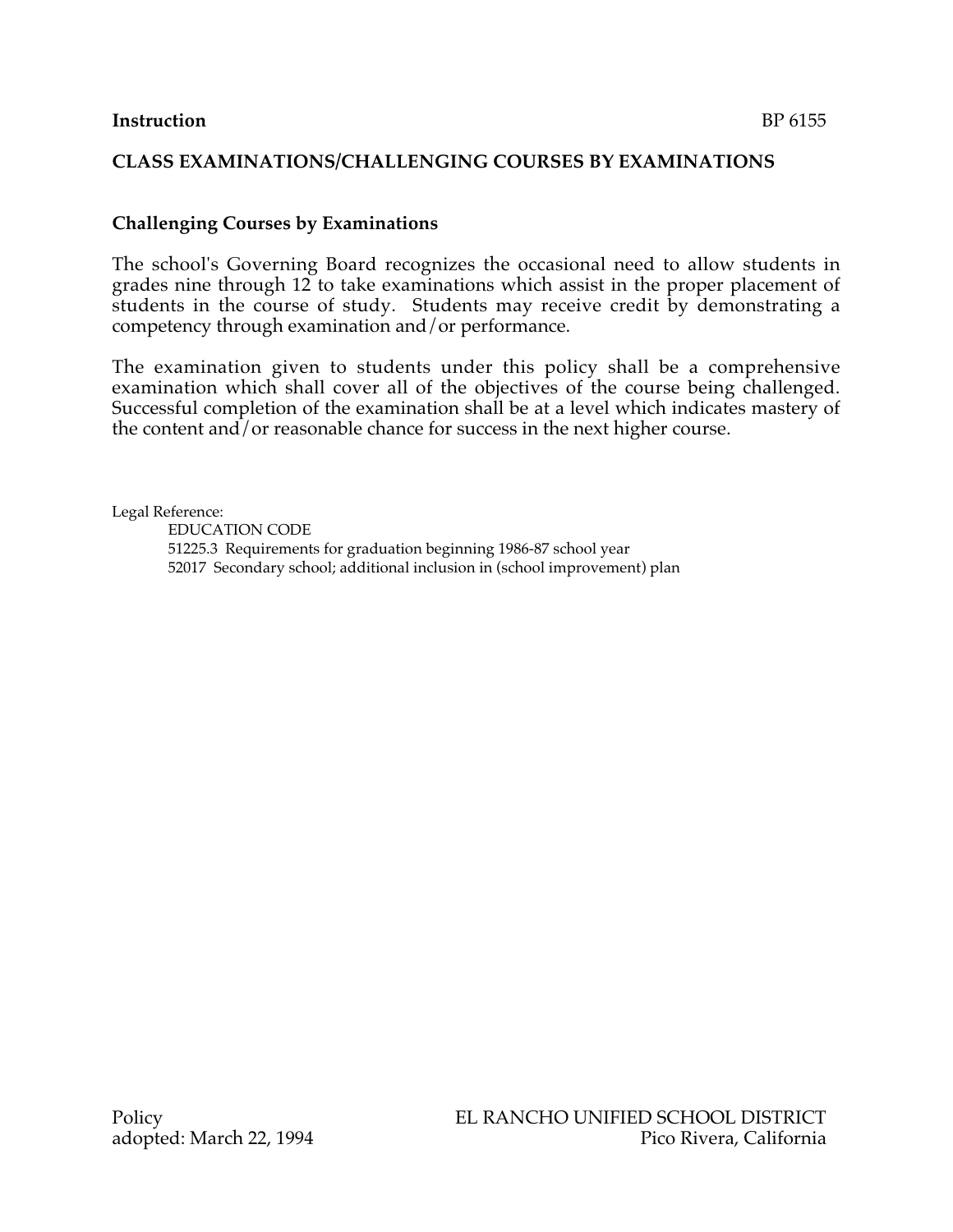### **CLASS EXAMINATIONS/CHALLENGING COURSES BY EXAMINATIONS**

## **Challenging Courses by Examination**

Students in grades nine through 12 will be permitted to challenge a course by examination. Department course objectives and procedures for challenging courses will be a part of student orientation and outlined in secondary school handbooks.

#### **Procedures**

Prior to challenging a course, students must file a request with the principal or designee for approval. Currently enrolled students may challenge courses prior to enrollment or within the first two weeks of the semester. Entering ninth grade students and new enrollees must file a request and take the examination within two weeks of the time of initial entry to high school classes.

The student will inform the course instructor of his/her intent to challenge the course and submit the request to the principal or designee for approval. The request shall include but not be limited to the following:

- 1. Grades in courses of the subject area of the challenge.
- 2. Recommendations from the teacher.
- 3. Substitute courses to be taken by the student.
- 4. Student's rationale or reasons for wishing to challenge a specific course.

#### **Guidelines**

The challenge examination may be offered to requesting students when the course to be challenged is part of a sequence of courses normally taken in specific order or when the course to be challenged is normally required for entry into another course.

- 1. During their enrollment in high school, students may challenge no more than 10 units which meet graduation requirements. While successful challenge will exempt a student from those specific courses required for graduation, the student is still responsible for the total units required for graduation.
- 2. A student may challenge and attempt the competencies of a particular course only once. Failure to meet competency of a required course will result in a regular classroom enrollment. A student may not generally challenge a course in which he/she has previously received a failing grade, a course previously taken where credit was received, remedial courses or physical education in grades nine and ten.